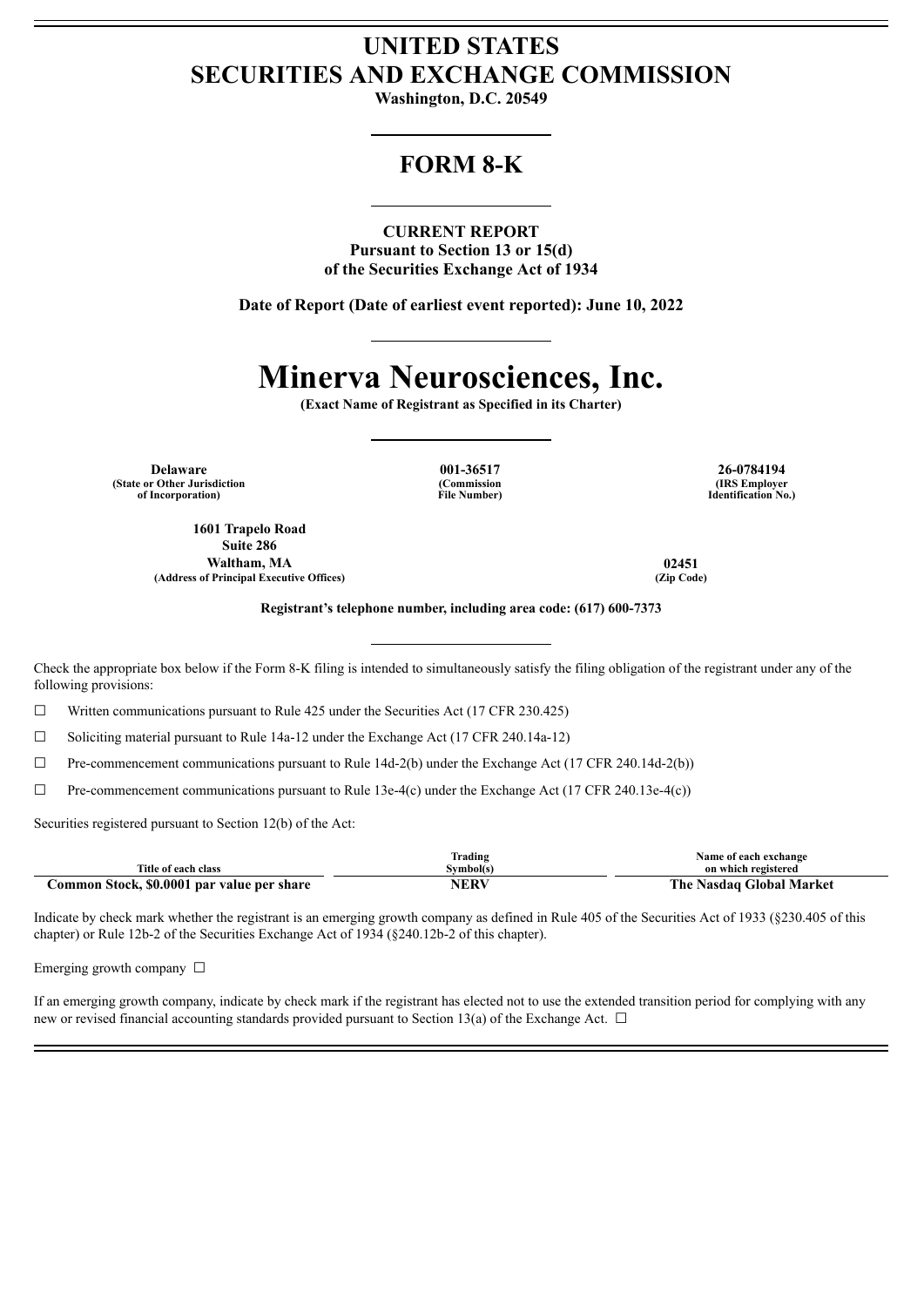#### **Item 5.07 Submission of Matters to a Vote of Security Holders.**

The results of matters submitted to a stockholder vote at the Annual Meeting of Stockholders of Minerva Neurosciences, Inc. (the "Company") held on June 10, 2022 (the "2022 Annual Meeting") are as follows:

Proposal 1: Election of Directors. Three nominees were elected to serve on the Company's Board of Directors until the 2025 annual meeting of stockholders and until their successors are elected and qualified with the votes set forth below:

| Nominee                | For        | Withheld  | <b>Broker Non-Votes</b> |
|------------------------|------------|-----------|-------------------------|
| Jervl Hilleman         | 16.008.494 | 2.310.672 | 9.333.070               |
| Fouzia Laghrissi-Thode | 16.009.937 | 2.309.229 | 9.333.070               |
| Remy Luthringer        | 16.079.677 | 2.239.489 | 9.333.070               |

Proposal 2: Approval of Amendment to the Company's Amended and Restated Certificate of Incorporation to Effect a Reverse Stock Split of Our Common Stock at a Ratio in the Range of 1-for-4 and 1-for-10, With Such Ratio to Be Determined in the Discretion of the Board of Directors. The Company's stockholders approved Proposal 2. The votes cast were as follows:

| For        | Against  | Abstain | <b>Broker Non-Votes</b> |
|------------|----------|---------|-------------------------|
| 25.861.685 | .650.482 | 40.069  |                         |

Proposal 3: Approval, on an Advisory Basis, of the Compensation of the Company's Named Executive Officers. The Company's stockholders approved Proposal 3. The votes cast were as follows:

| For        | Against | Abstain | <b>Broker Non-Votes</b> |
|------------|---------|---------|-------------------------|
| 17.384.968 | 890,67  | 43.527  | 9.333,070               |

Proposal 4: Ratification of Deloitte & Touche LLP as the independent registered public accounting firm for the Company's fiscal year ending December 31, 2022. The selection of Deloitte & Touche LLP as the Company's independent registered public accounting firm for the fiscal year ending December 31, 2022 was ratified with the votes set forth below:

| For        | Against | Abstain        | <b>Broker Non-Votes</b> |
|------------|---------|----------------|-------------------------|
| 27,056.551 | 551.688 | 43.997<br>エン・ノ |                         |

Proposal 5: Authorization to Adjourn the Annual Meeting. The Company's stockholders approved the authorization to adjourn the Annual Meeting, if necessary, to solicit additional proxies if there were not sufficient votes in favor of Proposal 2. The votes cast were as follows:

| For             | Against  | Abstain | <b>Broker Non-Votes</b> |
|-----------------|----------|---------|-------------------------|
| .182<br>25,611. | .891.025 | 50.029  |                         |